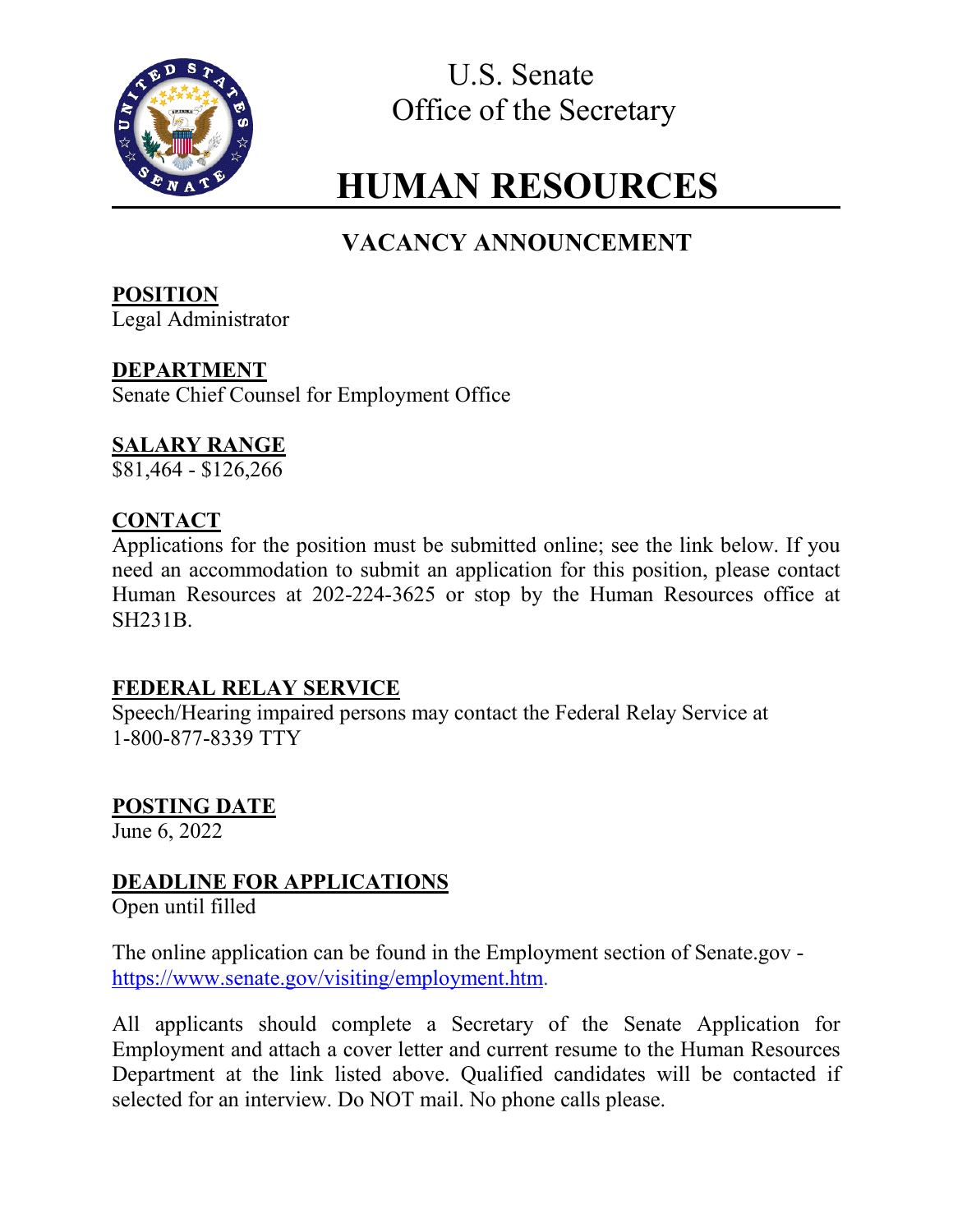### **VETERANS' PREFERENCE**

Hiring for this position will be governed by the Veterans Employment Opportunity Act of 1998 ("VEOA"), as made applicable by the Congressional Accountability Act of 1995. Pursuant to the VEOA, qualified applicants who are not current employees of the Office of the Secretary of the Senate and who are disabled or who have served on active duty in the Armed Forces during certain specified time periods or in certain military designated campaigns ("veterans") may be eligible to receive a preference over non-veterans in hiring decisions. Family members of veterans may also be eligible to receive a veterans' preference if the veteran cannot claim his or her veterans' preference.

To be eligible for a veterans' preference, applicants must meet all of the requirements set forth in the VEOA and applicable regulations. Those eligibility requirements are summarized in the Application for Veterans' Preference, which may be obtained by visiting:

### [https://www.senate.gov/employment/resources/pdf/SOS\\_VeteransPreference.pdf](https://www.senate.gov/employment/resources/pdf/SOS_VeteransPreference.pdf)

**If claiming a veterans' preference, an applicant must indicate that he/she is preference eligible on the application or resume and must submit a completed copy of the Application for Veterans' Preference along with the supporting documentation specified on that form.** If the Office of the Secretary of the Senate does not receive the Application for Veterans' Preference and supporting documentation by the closing date, the applicant's claim for a veterans' preference may be denied.

Applicants may obtain a copy of the Office's Veterans' Preference in Appointments policy by submitting a written request to be  $resumes@sec.senate.gov.$ 

Individuals who are entitled to a veterans' preference are invited to self-identify voluntarily. This information is intended solely for use in connection with the Office of the Secretary of the Senate's obligations and efforts to provide veterans' preference to preference-eligible applicants in accordance with the VEOA. An applicant's status as a disabled veteran and any information regarding an applicant's disability, including the applicant's medical condition and history, will be kept confidential and will be collected, maintained and used in accordance with the Americans with Disabilities Act of 1990, as made applicable by section  $102(a)(3)$  of the CAA, 2 U.S.C.  $\S 1302(a)(3)$ . An applicant who declines to selfidentify as a disabled veteran and/or to provide information and documentation regarding his/her disabled veteran's status will not be subjected to an adverse employment action, but the individual may be ruled ineligible for a veterans' preference.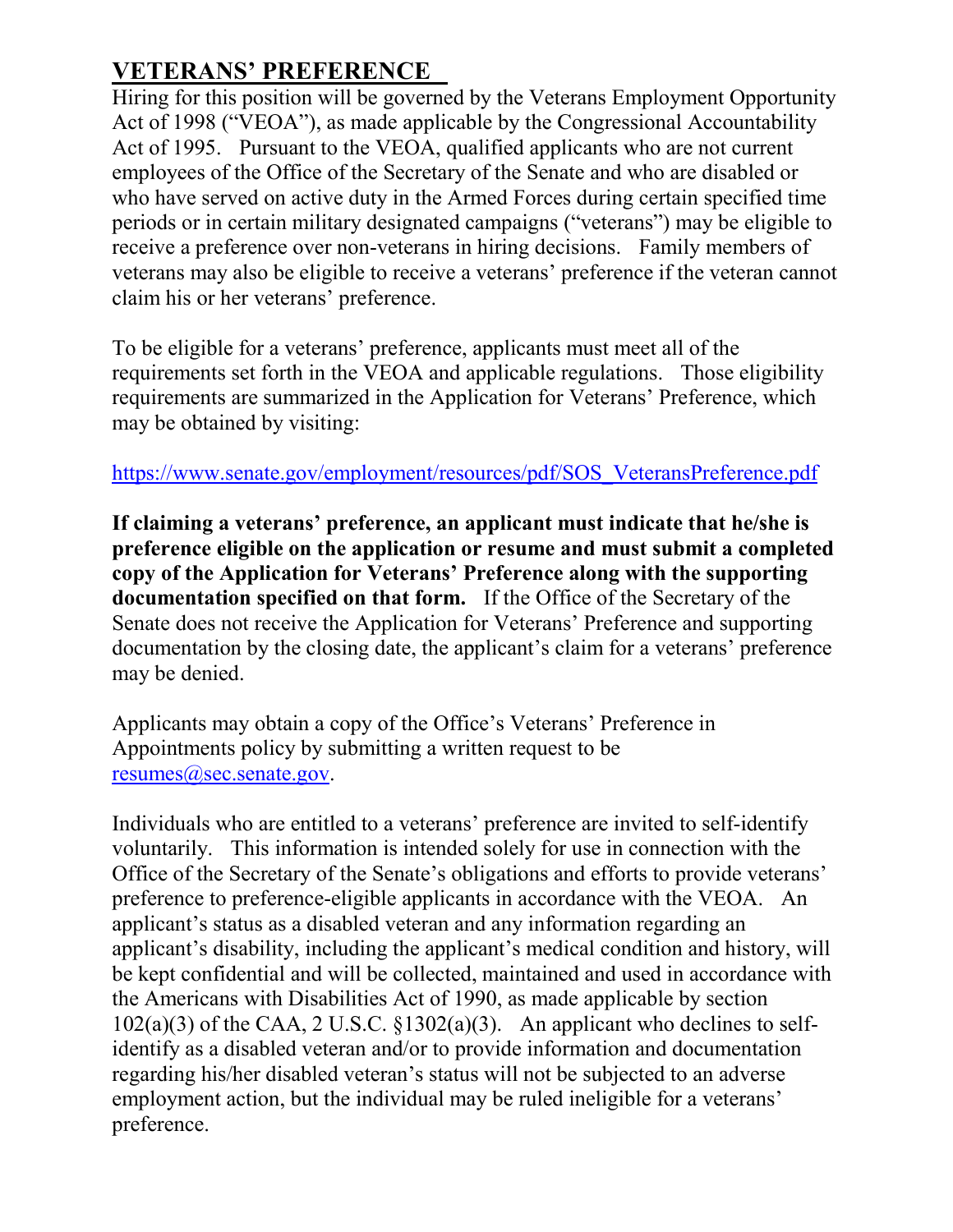### **ADDITIONAL INFORMATION**

This position is eligible for a partial remote work schedule after an initial introductory onsite period.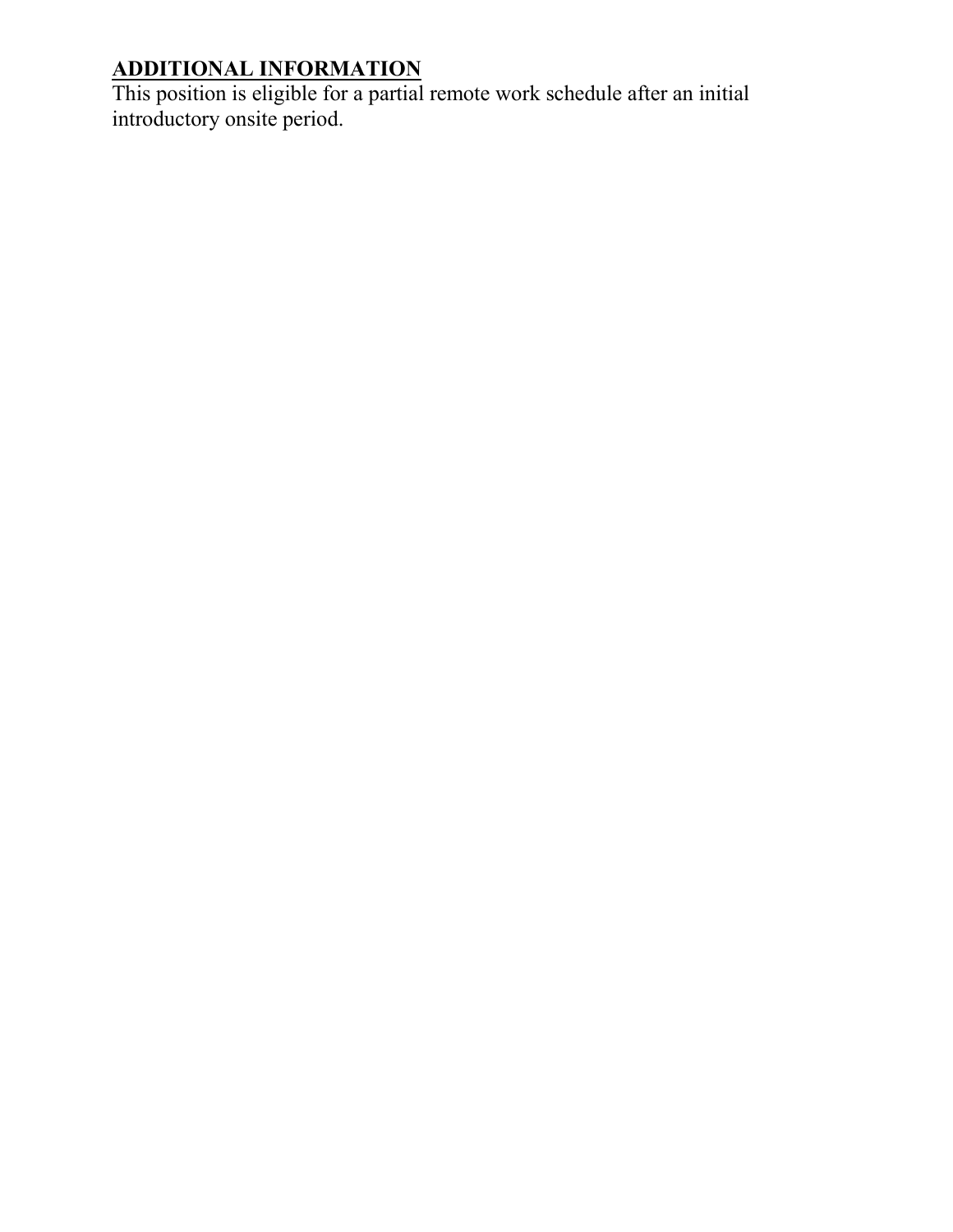

#### **LEGAL ADMINISTRATOR**

Department: Senate Chief Counsel for Employment Office (SCCE) Reports to: Senate Chief Counsel for Employment

#### **NATURE OF WORK**

This is supervisory, administrative work managing the administrative operations of a legal office, including supervising all non-attorney personnel; serving as a liaison between attorneys and staff; evaluating and providing oversight of the office's operating and information systems; overseeing and managing the office's finances; assisting in client development activities; and evaluating, managing, and maintaining the facilities of the office. Work includes identifying and planning for the changing needs of the organization; sharing responsibility for strategic planning with the Chief Counsel; and partnering with the Chief Counsel and Deputy Chief Counsel to select, train, and develop SCCE staff. Work is bound by the Federal Rules of Civil Procedure; Secretary of the Senate policies and procedures; the *U.S. Senate Handbook*; and the *Senate Ethics Manual*, but requires independent judgment in setting priorities and handling assignments.

#### **ESSENTIAL FUNCTIONS**

Manage the office's physical facilities, including (1) overseeing and managing office space planning and design, as well as renovation of office space when necessary; (2) managing all office purchasing, which includes purchases of office and breakroom supplies and miscellaneous equipment, purchases using the SCCE credit card, and inventory control; (3) overseeing facility upkeep to ensure compliance with all safety and security procedures; (4) serving as liaison with offices that support legislative branch facilities; and (5) working with appropriate personnel and internal contacts.

Manage all non-attorney personnel, including (1) non-attorney staffing, performance, evaluations, interviewing, and policy administration; (2) planning and conducting non-attorney personnel meetings and office events; (3) determining non-attorney staff needs in coordination with supervising attorneys; (4) coordinating work schedules of non-attorney personnel to ensure appropriate coverage and minimize non-exempt employee overtime; and (5) coordinating vacation schedules of non-attorney personnel.

Interview and screen applicants for non-attorney positions; work with Secretary Human Resources and Deputy Legal Administrator to ensure the seamless orientation and onboarding of new personnel.

Supervise the training of non-attorney personnel; assess staff training needs; and assist with training legal staff assistants, paralegals, and litigation secretaries.

Evaluate non-attorney personnel, including consulting with supervising attorneys. Determine and recommend to Chief Counsel salary adjustments for non-attorney personnel for purposes such as merit increases or promotions.

*The statements contained herein reflect general details necessary to describe the principal functions of this class, knowledge, and skill typically required, and the physical demands and working conditions, but should not be considered an all-inclusive listing of work requirements.*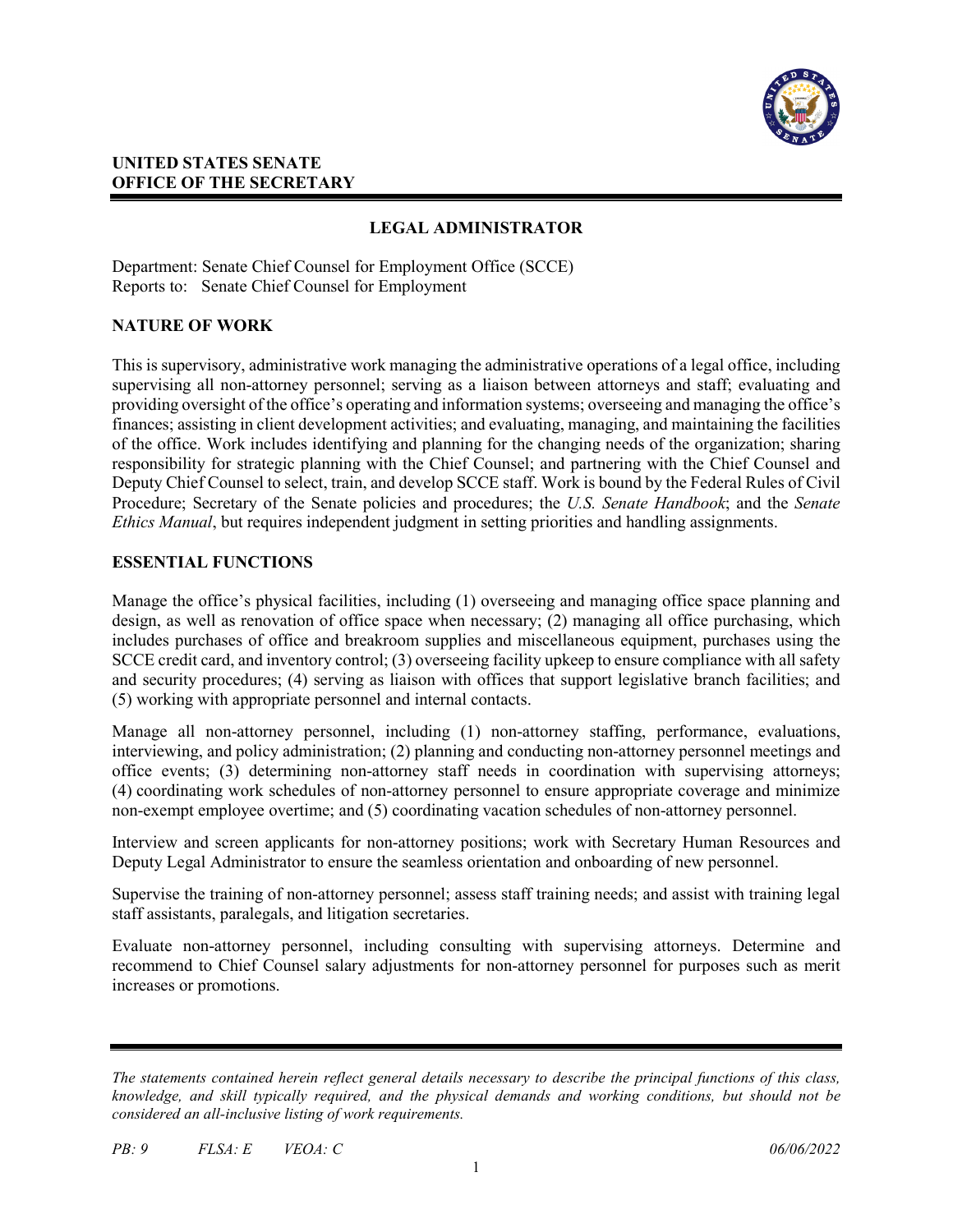

Counsel non-attorney personnel who are not complying with office procedures and requirements and, in consultation with Chief Counsel or Deputy Chief Counsel, take appropriate disciplinary action when necessary.

Maintain SCCE personnel records for all SCCE employees; develop and maintain the non-attorney procedures manual; and maintain the attorney procedures manual containing policies and procedures applicable only to attorney personnel.

Assist in budget preparation, monitoring, and forecasting; assist in preparing reports on monthly variances; and process all vendor invoices in accordance with Secretary-established processes and Senate Rules. In coordination with attorneys, draft service contracts and shepherd them through appropriate channels for approval.

Act as office liaison with Secretary accounts payable staff; assist employees with preparation and submission of expense reports; and manage SCCE's expense-approval process.

Provide oversight of SCCE operating and information systems, including communicating with SCCE Information Technology Administrator (IT Administrator) and Secretary Office of Information Systems to stay up-to-date on practice-management technologies and software solutions.

Serve as backup IT Administrator and ensure efficient operation of all SCCE IT resources.

Working with IT Administrator, coordinate vendor relationships, including negotiations; secure and manage appropriate maintenance contracts for computer software systems; and oversee hardware and software purchases, implementations, and upgrades.

In coordination with Senate support offices and IT Administrator, manage the office's telephone system.

Manage the administrative operations of the office, including (1) strategic and tactical planning, with continual assessment of all office processes to ensure accuracy, efficiency, and cost-effectiveness; (2) managing records destruction and retention, including information storage and retrieval; (3) managing SCCE legal library, including all reference materials and subscriptions; and (4) attending and participating in lawyer group meetings, including conveying agenda, keeping minutes, circulating progress reports on activities, and following up on action items from practice meetings.

In coordination with office paralegals, set up litigation "war rooms" outside the Washington, D.C., metro area, when needed; prepare and maintain reports; and maintain up-to-date distribution lists.

Assist attorneys with client development activities, including (1) coordinating the preparation and periodic updating of the office-generated publications; (2) coordinating and participating in specific initiatives related to client development or brand-building efforts; and (3) handling other activities that will promote and enhance the office's visibility and positive image within the Senate.

*The statements contained herein reflect general details necessary to describe the principal functions of this class, knowledge, and skill typically required, and the physical demands and working conditions, but should not be considered an all-inclusive listing of work requirements.*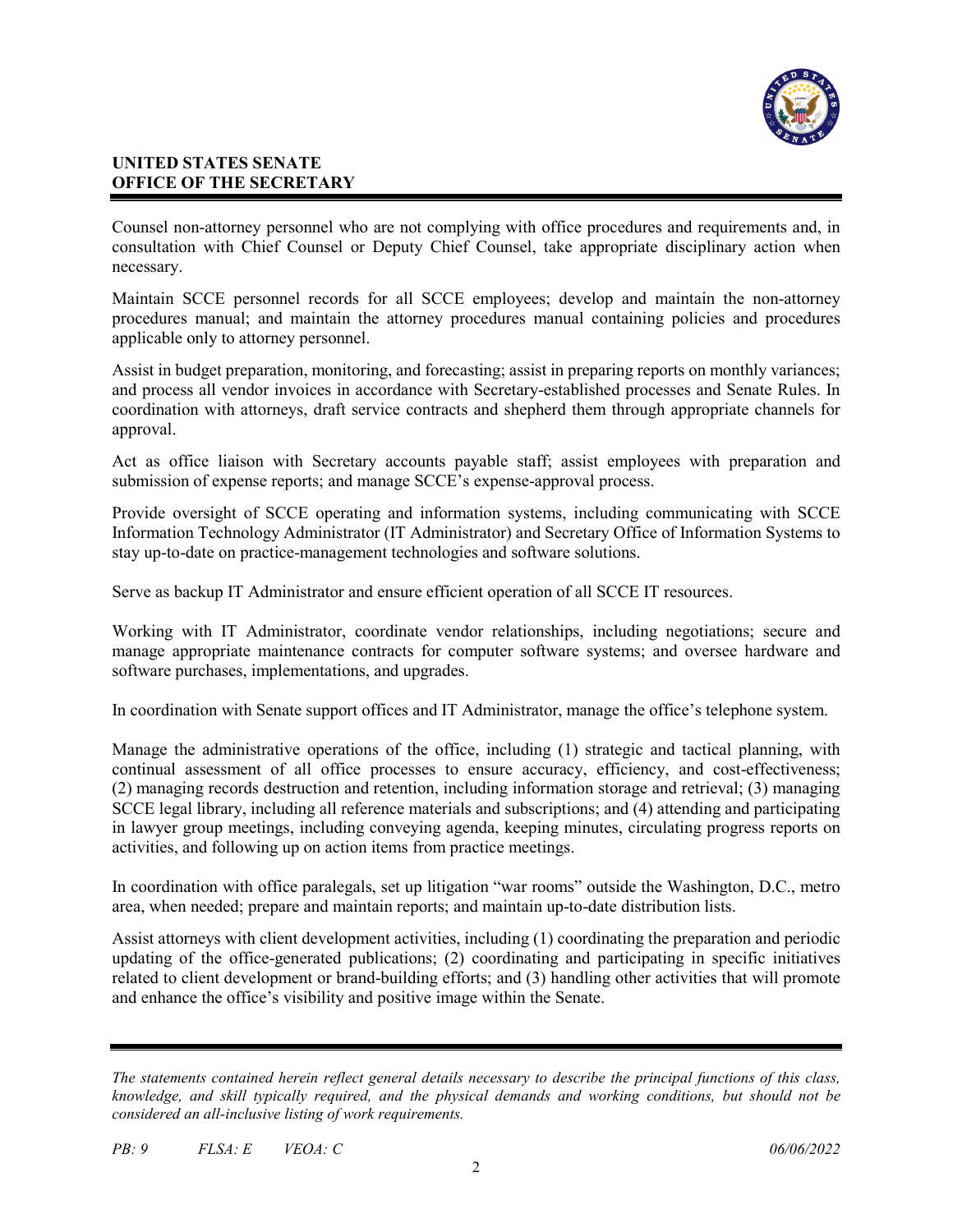

Maintain current knowledge of the SCCE Emergency Action Plan (EAP) and Continuity of Operations (COOP) plan; and participate in periodic exercises and drills. Serve as SCCE COOP Action Officer and Emergency Coordinator and maintain office security protocols.

#### **PHYSICAL DEMANDS AND WORKING ENVIRONMENT**

Work is performed in an office environment and requires the use of normal safety precautions to avoid everyday risks and discomforts. Work requires frequent walking, standing, bending, and carrying items up to 25 pounds, as well as regular use of typical office equipment, software programs, and methods of communication such as a computer, e-mail, telephone, photocopier, and fax machine. Regular, predictable, and punctual attendance is required for performance of duties, as well as working occasional extended and unscheduled work hours. Work also requires physical presence in the office, except as otherwise required by the Office of the Secretary of the Senate.

#### **MINIMUM QUALIFICATIONS**

Work requires a bachelor's degree, with a minimum of seven years of experience managing employees, preferably in a legal or professional services organization, and experience managing business operations such as human resources, technology, facilities, and finance. Certified Legal Manager (CLM) certification a plus.

Experience supervising and developing staff.

Basic knowledge of the Senate as an institution preferred.

Demonstrated leadership skills and willingness and ability to delegate.

Familiarity with general processes, systems, philosophies, structure, methods, and approaches of small- to mid-sized law firms, large law firm branch offices, or corporate legal departments.

Familiarity with document management system software and electronic discovery software.

Ability to identify and analyze complex issues and problems in management areas, to be a resourceful and creative problem solver, and to recommend and implement solutions.

Ability to manage office functions economically and efficiently, organize work, establish priorities, and maintain good interpersonal relations and communications with attorneys and support staff.

Ability to work extended and unscheduled hours as dictated by workload and case-filing deadlines.

Excellent communication, interpersonal, and follow-through skills.

Excellent time management skills and keen ability to prioritize and manage multiple responsibilities.

*The statements contained herein reflect general details necessary to describe the principal functions of this class, knowledge, and skill typically required, and the physical demands and working conditions, but should not be considered an all-inclusive listing of work requirements.*